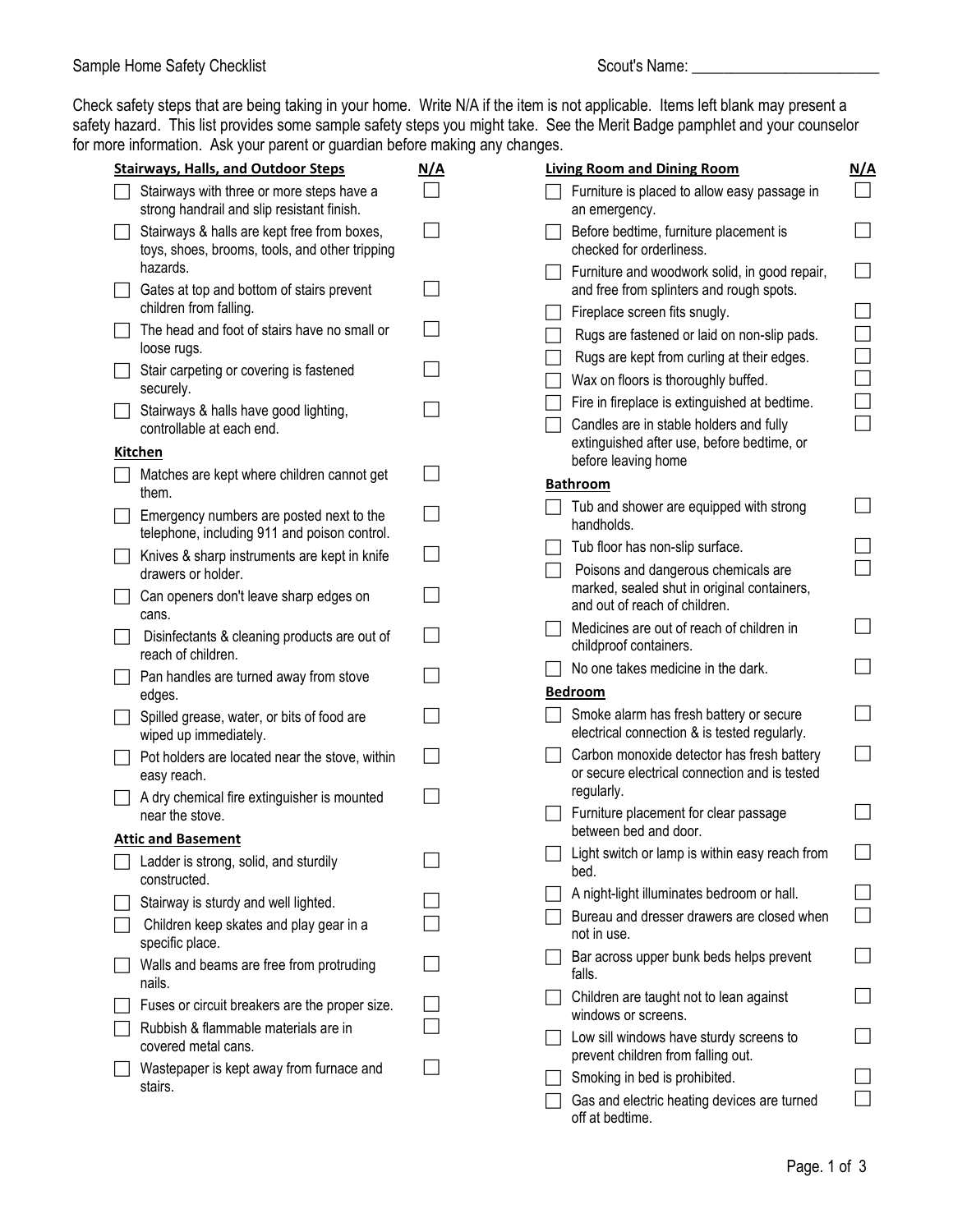| Nursery                                                                                                                               | N/A |
|---------------------------------------------------------------------------------------------------------------------------------------|-----|
| Bars on cribs are closely spaced - no more<br>than 2 3/8" apart so baby's head cannot slip<br>between them.                           |     |
| Crib is approved by Consumer Products or<br>similar.                                                                                  |     |
| Crib is free from sharp edges or corners.                                                                                             |     |
| Crib does not have a "drop" side.                                                                                                     |     |
| Sleeping garments and covers keep baby<br>warm without danger of smothering.                                                          |     |
| Pillows are kept out of bassinet or crib.                                                                                             |     |
| No thin, plastic material is in or near the crib.                                                                                     |     |
| No toys or objects in or near the crib or within<br>reach of any child under 3 are less than 1<br>inch in diameter and 2 inches long. |     |
| No toys or objects have small parts that can<br>be removed.                                                                           |     |
| Children are taught not to give marbles, etc.<br>to younger children.                                                                 |     |
| Toys are sturdy, do not come apart easily, &<br>have no sharp edges or points.                                                        |     |
| Nontoxic paint is used on baby furniture and<br>toys.                                                                                 |     |
| All houseplants are nonpoisonous.                                                                                                     |     |
| <b>Stoves, Furnaces, and Heaters</b>                                                                                                  |     |
| Stoves are away from curtains.                                                                                                        |     |
| Stoves & furnace pipes and flues are<br>inspected & cleaned annually.                                                                 |     |
| Gas burners are properly adjusted and free<br>from leaks.                                                                             |     |
| Gas water and space heaters are equipped<br>with vents or flues.                                                                      |     |
| Water heater or boiler has a safety valve & is<br>checked yearly.                                                                     |     |
| Water heater temperature is set below 120<br>degrees Fahrenheit to reduce the risk of<br>serious burns.                               |     |
| Flames of gas burners are protected from<br>drafts.                                                                                   |     |
| Insulating shield protects woodwork within 18"<br>of furnace, etc.                                                                    |     |
| Keep flammable materials away from stoves,<br>furnaces, etc.                                                                          |     |
| A wrench is stored near the shut-off valve of<br>outside gas line.                                                                    |     |
| The flue is opened before using the fireplace.                                                                                        |     |
|                                                                                                                                       |     |

| Porch, Yard, and Garage                                                                                                                                 | <u>N/A</u> |
|---------------------------------------------------------------------------------------------------------------------------------------------------------|------------|
| Railings and banisters are sound and<br>inspected periodically.                                                                                         |            |
| Steps and walks are kept free from ice and<br>snow.                                                                                                     |            |
| Yard/play space are free from holes, stones,<br>glass, etc.                                                                                             |            |
| Tools and dangerous articles are out of reach<br>of children.                                                                                           |            |
| Dangerous products & chemicals are kept in<br>original containers in locked storage areas.                                                              |            |
| Wires and low fences are brightly painted or<br>clearly marked.                                                                                         |            |
| Wells, cisterns, and pits are kept securely<br>covered.                                                                                                 |            |
| Disposable materials are not burned outside.                                                                                                            |            |
| An area is marked off in the garage for                                                                                                                 |            |
| bicycles, wagons, etc.                                                                                                                                  |            |
| Lawn mower is equipped with proper<br>safeguards.                                                                                                       |            |
| <b>Workshop</b>                                                                                                                                         |            |
| Good ventilation exists, especially when<br>sanding or painting.                                                                                        |            |
| Safety goggles or face mask, and hearing<br>protection are worn when working with or<br>around power tools, and an appropriate<br>eyewash is available. |            |
| Baking soda is kept handy to neutralize acid<br>burns.                                                                                                  |            |
| All electrical tools are either grounded with<br>three-wire plugs or are double-insulated.                                                              |            |
| Work area is well lit & free of clutter, scraps,<br>rags.                                                                                               |            |
| All tools have a place & are in their place.                                                                                                            |            |
| Guards are in place on all power tools.                                                                                                                 |            |
| A push stick is available for use with power                                                                                                            |            |
| saws.                                                                                                                                                   |            |